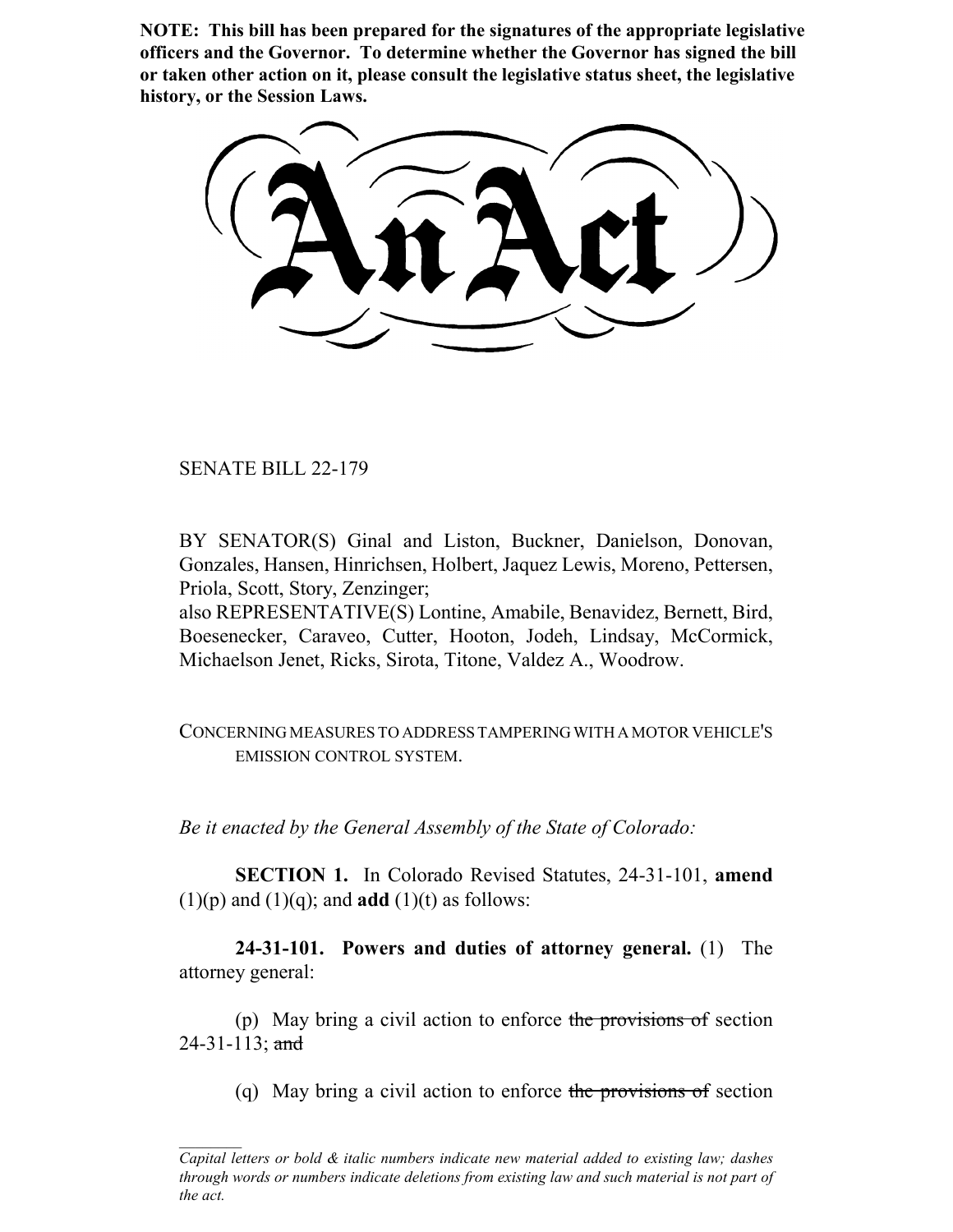24-31-307 (2) or a criminal action to enforce the provisions of section 24-31-307 (3);

(t) MAY BRING A CIVIL ACTION TO ENFORCE SECTION 25-7-144. **SECTION 2.** In Colorado Revised Statutes, 24-33.5-230, **as added by House Bill 22-1217, add** (5.5) as follows:

**24-33.5-230. Catalytic converter identification and theft prevention grant program - cash fund - creation - repeal.** (5.5) (a) THE CATALYTIC CONVERTER IDENTIFICATION AND THEFT PREVENTION GRANT PROGRAM CASH FUND, REFERRED TO IN THIS SUBSECTION (5.5) AS THE "FUND", IS CREATED IN THE STATE TREASURY. MONEY IN THE FUND IS CONTINUOUSLY APPROPRIATED TO THE COLORADO STATE PATROL, WHICH SHALL ADMINISTER THE FUND TO IMPLEMENT THE CATALYTIC CONVERTER IDENTIFICATION AND THEFT PREVENTION GRANT PROGRAM CREATED IN SUBSECTION (1) OF THIS SECTION.

(b) THE FUND CONSISTS OF MONEY CREDITED TO THE FUND PURSUANT TO SECTION  $25$ -7-122 (1)(j)(III) AND ANY OTHER MONEY THAT THE GENERAL ASSEMBLY MAY APPROPRIATE OR TRANSFER TO THE FUND. THE STATE TREASURER SHALL CREDIT ALL INTEREST AND INCOME DERIVED FROM THE DEPOSIT AND INVESTMENT OF MONEY IN THE FUND TO THE FUND.

(c) THE STATE TREASURER SHALL TRANSFER ANY UNEXPENDED OR UNENCUMBERED MONEY RECEIVED FROM THE CIVIL PENALTIES COLLECTED UNDER SECTION  $25$ -7-122  $(1)(j)$  and remaining in the fund on June 30, 2025, TO THE AIR ACCOUNT IN THE HIGHWAY USERS TAX FUND, WHICH ACCOUNT IS CREATED IN SECTION 42-3-304 (18)(a).

**SECTION 3.** In Colorado Revised Statutes, 25-7-122, **add** (1)(j) as follows:

**25-7-122. Civil penalties - rules - definitions.** (1) Upon application of the division, the division may collect penalties as determined under this article 7 by instituting an action in the district court for the district in which the air pollution source affected is located, in accordance with the following provisions:

(j) (I) A PERSON WHO VIOLATES SECTION 25-7-144 IS SUBJECT TO A CIVIL PENALTY IN THE FOLLOWING AMOUNT:

### PAGE 2-SENATE BILL 22-179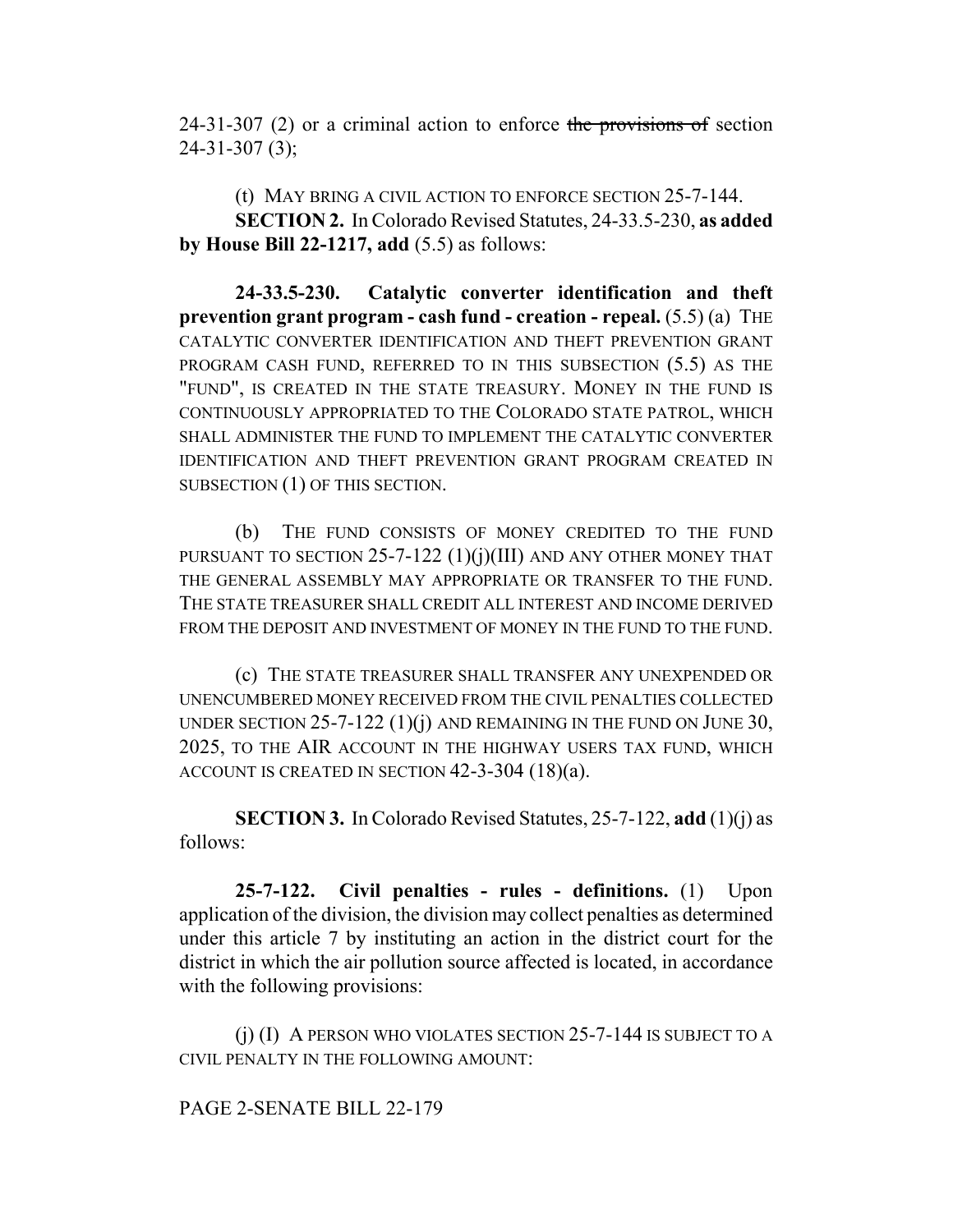(A) FOR EACH MOTOR VEHICLE FOR WHICH THE VIOLATION WAS COMMITTED, A PERSON WHO OWNS OR OPERATES TEN OR MORE MOTOR VEHICLES AS PART OF THE PERSON'S BUSINESS OR COMMERCIAL ACTIVITIES IS SUBJECT TO A PENALTY OF UP TO ONE THOUSAND DOLLARS FOR A FIRST VIOLATION, UP TO SEVEN THOUSAND FIVE HUNDRED DOLLARS FOR A SECOND VIOLATION, AND UP TO FIFTEEN THOUSAND DOLLARS FOR A THIRD OR SUBSEQUENT VIOLATION; OR

(B) FOR EACH MOTOR VEHICLE FOR WHICH THE VIOLATION WAS COMMITTED, A PERSON WHO OWNS OR OPERATES NINE OR FEWER MOTOR VEHICLES IS SUBJECT TO A PENALTY OF UP TO TWO HUNDRED DOLLARS FOR THE FIRST VIOLATION, UP TO FIVE HUNDRED DOLLARS FOR THE SECOND VIOLATION, AND UP TO ONE THOUSAND TWO HUNDRED DOLLARS FOR A THIRD OR SUBSEQUENT VIOLATION.

(II) NOTWITHSTANDING SUBSECTION  $(1)(i)(I)(B)$  OF THIS SECTION, A PERSON WHO VIOLATES SECTION 25-7-144 BY TAMPERING WITH, OR ASSISTING ANOTHER PERSON IN TAMPERING WITH, AN EMISSION CONTROL SYSTEM FOR PROFIT IS SUBJECT TO A PENALTY UNDER SUBSECTION  $(1)(i)(I)(A)$  of this section regardless of the number of motor VEHICLES OWNED OR OPERATED.

(III) NOTWITHSTANDING SECTION 25-7-129, THE DIVISION SHALL TRANSMIT CIVIL PENALTIES COLLECTED PURSUANT TO THIS SUBSECTION (1)(j) TO THE STATE TREASURER, WHO SHALL CREDIT THE MONEY:

(A) ON OR BEFORE JUNE 30, 2025, TO THE CATALYTIC CONVERTER IDENTIFICATION AND THEFT PREVENTION GRANT PROGRAM CASH FUND CREATED IN SECTION 24-33.5-230 (5.5). THE COLORADO STATE PATROL SHALL USE THE MONEY CREDITED TO THE FUND TO IMPLEMENT THE CATALYTIC CONVERTER IDENTIFICATION AND THEFT PREVENTION GRANT PROGRAM CREATED IN SECTION 24-33.5-230 (1).

(B) ON OR AFTER JULY 1, 2025, TO THE AIR ACCOUNT IN THE HIGHWAY USERS TAX FUND, WHICH ACCOUNT IS CREATED IN SECTION 42-3-304 (18)(a).

**SECTION 4.** In Colorado Revised Statutes, 25-7-122, **add** (1)(j) as follows: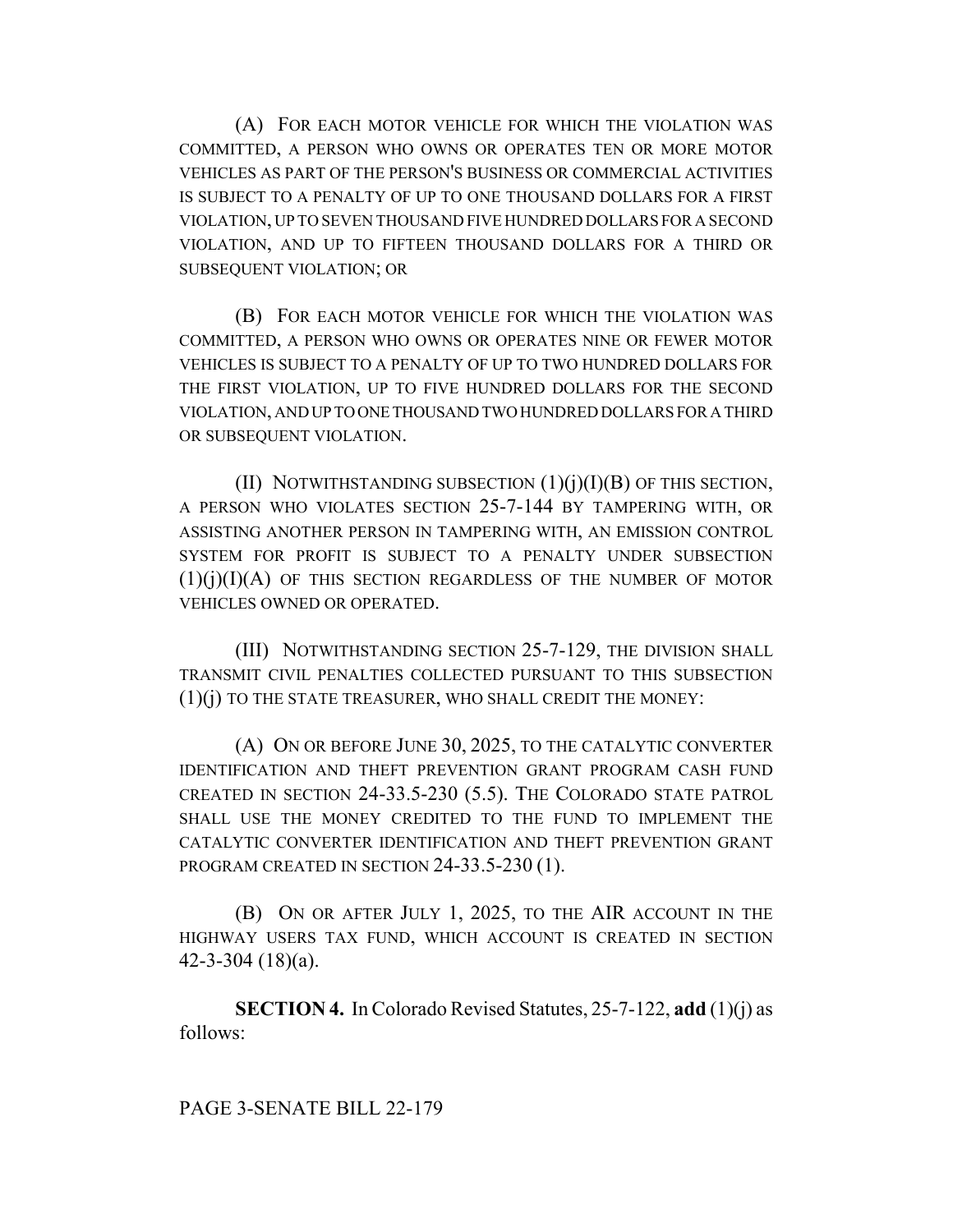**25-7-122. Civil penalties - rules - definitions.** (1) Upon application of the division, the division may collect penalties as determined under this article 7 by instituting an action in the district court for the district in which the air pollution source affected is located, in accordance with the following provisions:

(j) (I) A PERSON WHO VIOLATES SECTION 25-7-144 IS SUBJECT TO A CIVIL PENALTY IN THE FOLLOWING AMOUNT:

(A) FOR EACH MOTOR VEHICLE FOR WHICH THE VIOLATION WAS COMMITTED, A PERSON WHO OWNS OR OPERATES TEN OR MORE MOTOR VEHICLES AS PART OF THE PERSON'S BUSINESS OR COMMERCIAL ACTIVITIES IS SUBJECT TO A PENALTY OF UP TO ONE THOUSAND DOLLARS FOR A FIRST VIOLATION, UP TO SEVEN THOUSAND FIVE HUNDRED DOLLARS FOR A SECOND VIOLATION, AND UP TO FIFTEEN THOUSAND DOLLARS FOR A THIRD OR SUBSEQUENT VIOLATION; OR

(B) FOR EACH MOTOR VEHICLE FOR WHICH THE VIOLATION WAS COMMITTED, A PERSON WHO OWNS OR OPERATES NINE OR FEWER MOTOR VEHICLES IS SUBJECT TO A PENALTY OF UP TO TWO HUNDRED DOLLARS FOR THE FIRST VIOLATION, UP TO FIVE HUNDRED DOLLARS FOR THE SECOND VIOLATION, AND UP TO ONE THOUSAND TWO HUNDRED DOLLARS FOR A THIRD OR SUBSEQUENT VIOLATION.

(II) NOTWITHSTANDING SUBSECTION  $(1)(j)(I)(B)$  OF THIS SECTION, A PERSON WHO VIOLATES SECTION 25-7-144 BY TAMPERING WITH, OR ASSISTING ANOTHER PERSON IN TAMPERING WITH, AN EMISSION CONTROL SYSTEM FOR PROFIT IS SUBJECT TO A PENALTY UNDER SUBSECTION  $(1)(j)(I)(A)$  of this section regardless of the number of motor VEHICLES OWNED OR OPERATED.

(III) NOTWITHSTANDING SECTION 25-7-129, THE DIVISION SHALL TRANSMIT CIVIL PENALTIES COLLECTED PURSUANT TO THIS SUBSECTION (1)(j) TO THE STATE TREASURER, WHO SHALL CREDIT THE MONEY TO THE AIR ACCOUNT IN THE HIGHWAY USERS TAX FUND, WHICH ACCOUNT IS CREATED IN SECTION 42-3-304 (18)(a). THE DIVISION AND THE DEPARTMENT OF REVENUE SHALL USE THE MONEY CREDITED TO THE ACCOUNT FOR THEIR JOINT ADMINISTRATION OF THE AUTOMOBILE INSPECTION AND READJUSTMENT PROGRAM DEFINED IN SECTION 42-4-304 (1).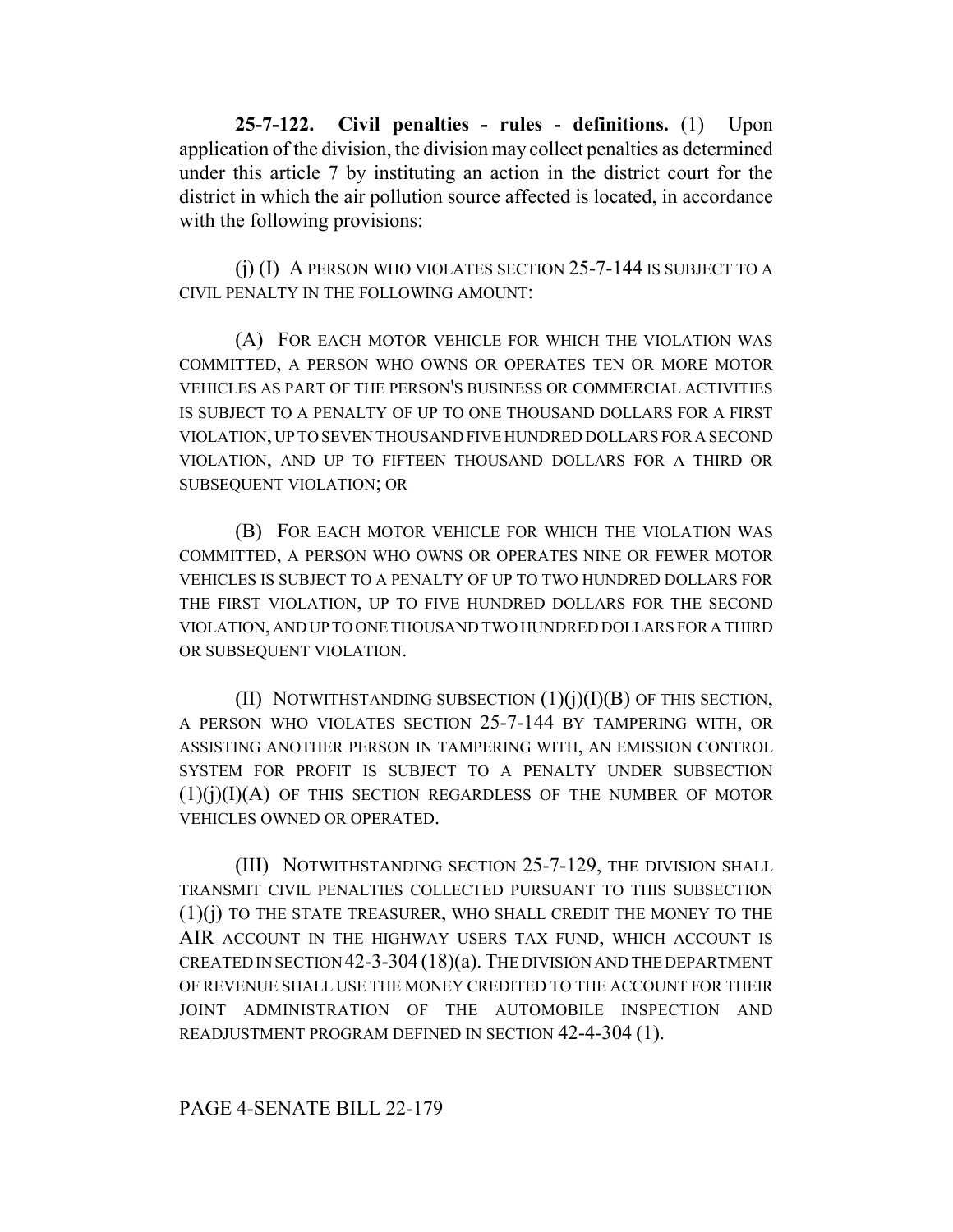**SECTION 5.** In Colorado Revised Statutes, **add** 25-7-144 as follows:

**25-7-144. Tampering with motor vehicle emission control systems - violations - exceptions - rules - reporting - definitions.** (1) ON OR AFTER JANUARY 1, 2024, EXCEPT AS PROVIDED OTHERWISE IN THIS SECTION, A PERSON SHALL NOT:

(a) TAMPER WITH ANY EMISSION CONTROL SYSTEM;

(b) SELL, OFFER FOR SALE, OR POSSESS FOR SALE TO AN END USER; ADVERTISE; MANUFACTURE; INSTALL; OR USE ANY PART OR COMPONENT THAT IS INTENDED FOR USE WITH, OR AS PART OF, ANY MOTOR VEHICLE IF THE PRIMARY EFFECT OF USING THE PART OR COMPONENT WITH THE MOTOR VEHICLE IS TO BYPASS, DEFEAT, OR RENDER INOPERATIVE, IN WHOLE OR IN PART, THE EMISSION CONTROL SYSTEM; OR

(c) EXCEPT WITH RESPECT TO A MOTOR VEHICLE SOLD AT WHOLESALE OR FOR WHICH THE ASSOCIATED OWNERSHIP DOCUMENT IS A SALVAGE CERTIFICATE OF TITLE, A NONREPAIRABLE TITLE, OR, IF ISSUED BY ANOTHER STATE, A SIMILAR DOCUMENT:

(I) SELL, LEASE, OR RENT A MOTOR VEHICLE WITH AN EMISSION CONTROL SYSTEM THAT HAS BEEN TAMPERED WITH;

(II) OFFER TO SELL, LEASE, OR RENT A MOTOR VEHICLE WITH AN EMISSION CONTROL SYSTEM THAT HAS BEEN TAMPERED WITH; OR

(III) TRANSFER OR OFFER TO TRANSFER TITLE TO, OR THE RIGHT TO POSSESS, A MOTOR VEHICLE WITH AN EMISSION CONTROL SYSTEM THAT HAS BEEN TAMPERED WITH.

(2) (a) EXCEPT AS PROVIDED IN SUBSECTION (2)(b) OF THIS SECTION, ON OR AFTER JANUARY 1, 2024, A PERSON SHALL NOT OPERATE A MOTOR VEHICLE WITH AN EMISSION CONTROL SYSTEM THAT HAS BEEN TAMPERED WITH IF:

(I) THE MOTOR VEHICLE OR ITS ENGINE HAS BEEN GRANTED A CERTIFICATE OF CONFORMITY UNDER THE FEDERAL ACT AS MEETING THE FEDERAL ENVIRONMENTAL PROTECTION AGENCY'S MOTOR VEHICLE EMISSION

### PAGE 5-SENATE BILL 22-179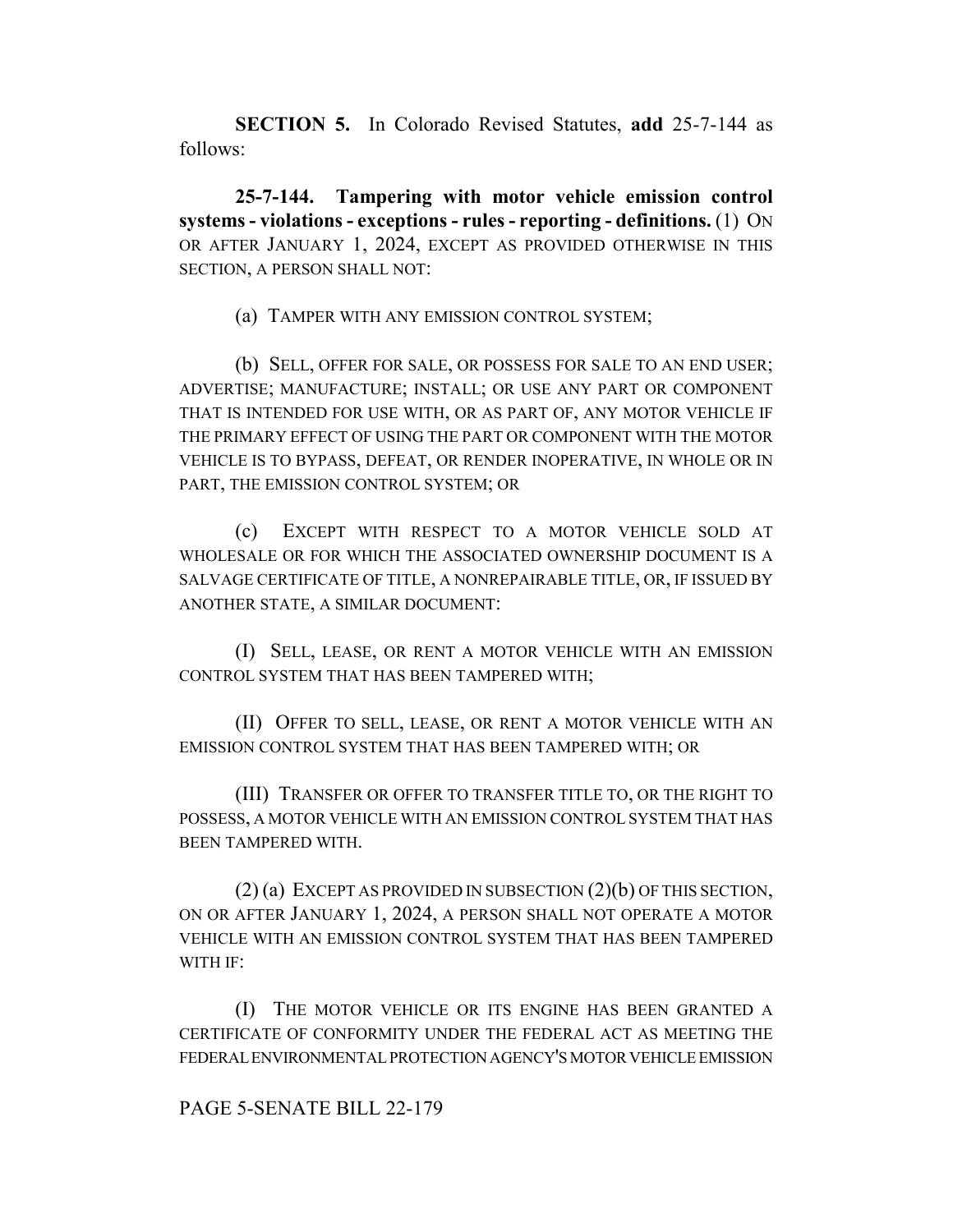STANDARDS OR, UNDER 42U.S.C. SEC.7507, ALSO KNOWN AS "SECTION 177" OF THE FEDERAL ACT,CALIFORNIA'S MOTOR VEHICLE EMISSION STANDARDS; AND

(II) THE PERSON KNEW OR, THROUGH THE EXERCISE OF REASONABLE CARE, SHOULD HAVE KNOWN THAT THE EMISSION CONTROL SYSTEM WAS TAMPERED WITH.

(b) A PERSON DOES NOT OPERATE A MOTOR VEHICLE IN VIOLATION OF THIS SUBSECTION (2) IF ANOTHER PERSON TAMPERED WITH THE EMISSION CONTROL SYSTEM IN RELATION TO, OR AFTER COMMITTING, THEFT OF THE MOTOR VEHICLE, AND THE PERSON OPERATING THE MOTOR VEHICLE IS NEITHER A COMPLICITOR OF NOR AN ACCESSORY TO THE THEFT.

(c) IF A COMPLAINT ALLEGING A VIOLATION OF THIS SUBSECTION (2) IS FILED AGAINST A PERSON WHO HAS ALREADY BEEN FOUND TO HAVE VIOLATED THIS SUBSECTION (2) ON A PREVIOUS OCCASION, THE PERSON IS STRICTLY LIABLE, AND EVIDENCE DEMONSTRATING THE MENTAL STATE REQUIRED IN SUBSECTION  $(2)(a)(II)$  OF THIS SECTION NEED NOT BE SHOWN TO PROVE A SUBSEQUENT VIOLATION.

(3) THE FOLLOWING ACTIVITIES CONSTITUTE SEPARATE OFFENSES UNDER THIS SECTION:

(a) SELLING, OFFERING FOR SALE, OR POSSESSING FOR SALE TO AN END USER; ADVERTISING; MANUFACTURING; INSTALLING; OR USING A PART OR COMPONENT OF A MOTOR VEHICLE IN VIOLATION OF SUBSECTION  $(1)(b)$ OF THIS SECTION; AND

(b) SELLING, LEASING, OR RENTING A MOTOR VEHICLE; OFFERING TO SELL, LEASE, OR RENT A MOTOR VEHICLE; OR TRANSFERRING OR OFFERING TO TRANSFER A TITLE OR A RIGHT TO POSSESS A MOTOR VEHICLE IN VIOLATION OF SUBSECTION  $(1)(c)$  OF THIS SECTION.

(4) A PERSON DOES NOT VIOLATE SUBSECTION  $(1)(b)$  OR  $(1)(c)$  OF THIS SECTION IF THE PERSON ENGAGES IN THE CONDUCT FOR THE PURPOSE OF:

(a) HAVING THE MOTOR VEHICLE'S EMISSION CONTROL SYSTEM, OR AN ELEMENT OR DEVICE OF AN EMISSION CONTROL SYSTEM, REPAIRED,

# PAGE 6-SENATE BILL 22-179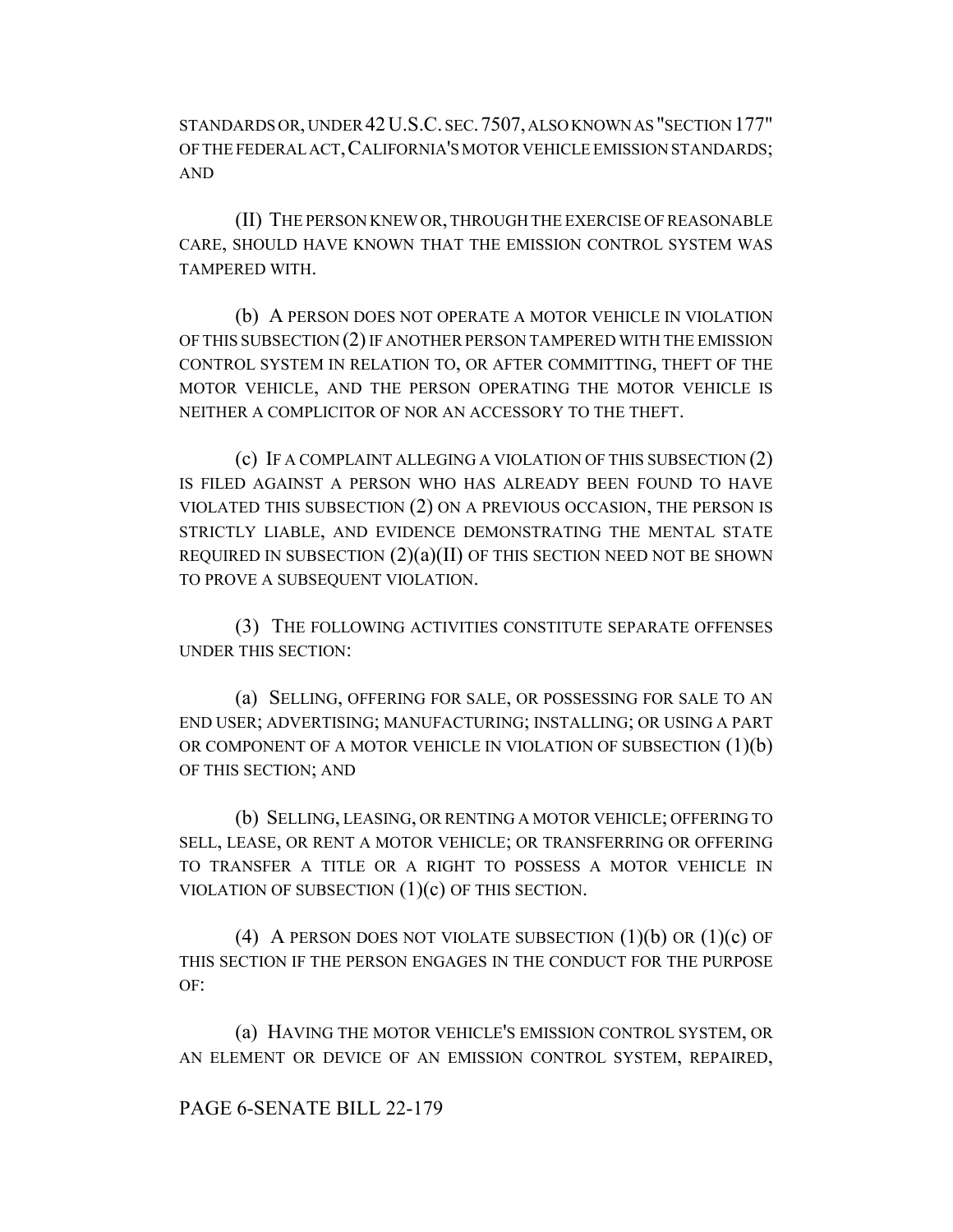REPLACED, REMOVED FOR REPAIR, OR REMOVED FOR REPLACEMENT TO BRING THE MOTOR VEHICLE IN COMPLIANCE WITH EMISSION CONTROL STANDARDS UNDER THE FEDERAL ACT OR STATE LAW; OR

(b) DISMANTLING A MOTOR VEHICLE FOR PARTS TO BE SOLD FOR REPAIR OR REPLACEMENT PURPOSES.

(5) (a) ON AND AFTER JULY 1, 2025, A PERSON IS NOT SUBJECT TO PENALTIES OR AN ENFORCEMENT ACTION FOR A VIOLATION OF THIS SECTION WITH RESPECT TO ANY MOTOR VEHICLE FOR WHICH THE PERSON SELF-REPORTS TO THE DIVISION THAT THE PERSON IS NOT IN COMPLIANCE WITH THIS SECTION. IF A COMPLAINT HAS BEEN FILED AGAINST THE PERSON WITH RESPECT TO ONE OR MORE MOTOR VEHICLES, THE PERSON IS NOT SUBJECT TO PENALTIES OR AN ENFORCEMENT ACTION FOR A VIOLATION OF THIS SECTION WITH RESPECT TO ANY ADDITIONAL MOTOR VEHICLES FOR WHICH THE PERSON SELF-REPORTS THAT THE PERSON IS NOT IN COMPLIANCE WITH THIS SECTION.

(b) THE COMMISSION MAY DETERMINE BY RULE THE FORM, MANNER, AND SUBSTANCE OF INFORMATION REQUIRED FOR SELF-REPORTING UNDER THIS SUBSECTION (5).

(c) NOTWITHSTANDING SUBSECTION  $(5)(a)$  OF THIS SECTION, IF A PERSON SELF-REPORTS PURSUANT TO THIS SUBSECTION (5) THAT THE PERSON IS NOT IN COMPLIANCE WITH THIS SECTION WITH RESPECT TO A MOTOR VEHICLE, BUT THE PERSON DOES NOT BECOME COMPLIANT WITH THIS SECTION WITHIN TWELVE MONTHS AFTER THE DATE OF SELF-REPORTING WITH REGARD TO THE MOTOR VEHICLE:

(I) THE PERSON IS SUBJECT TO PENALTIES OR AN ENFORCEMENT ACTION FOR A VIOLATION OF THIS SECTION WITH RESPECT TO THAT MOTOR VEHICLE; AND

(II) A CERTIFICATION OF EMISSIONS CONTROL REQUIRED PURSUANT TO SECTION 42-4-310 SHALL NOT BE ISSUED UNTIL THE MOTOR VEHICLE IS BROUGHT INTO COMPLIANCE WITH THE STANDARDS DESCRIBED IN SUBSECTION  $(2)(a)(I)$  OF THIS SECTION.

(d) NOTHING IN THIS SUBSECTION (5) PREVENTS A DIRECTIVE TO REPAIR ISSUED PURSUANT TO THIS SECTION FROM REQUIRING COMPLIANCE

# PAGE 7-SENATE BILL 22-179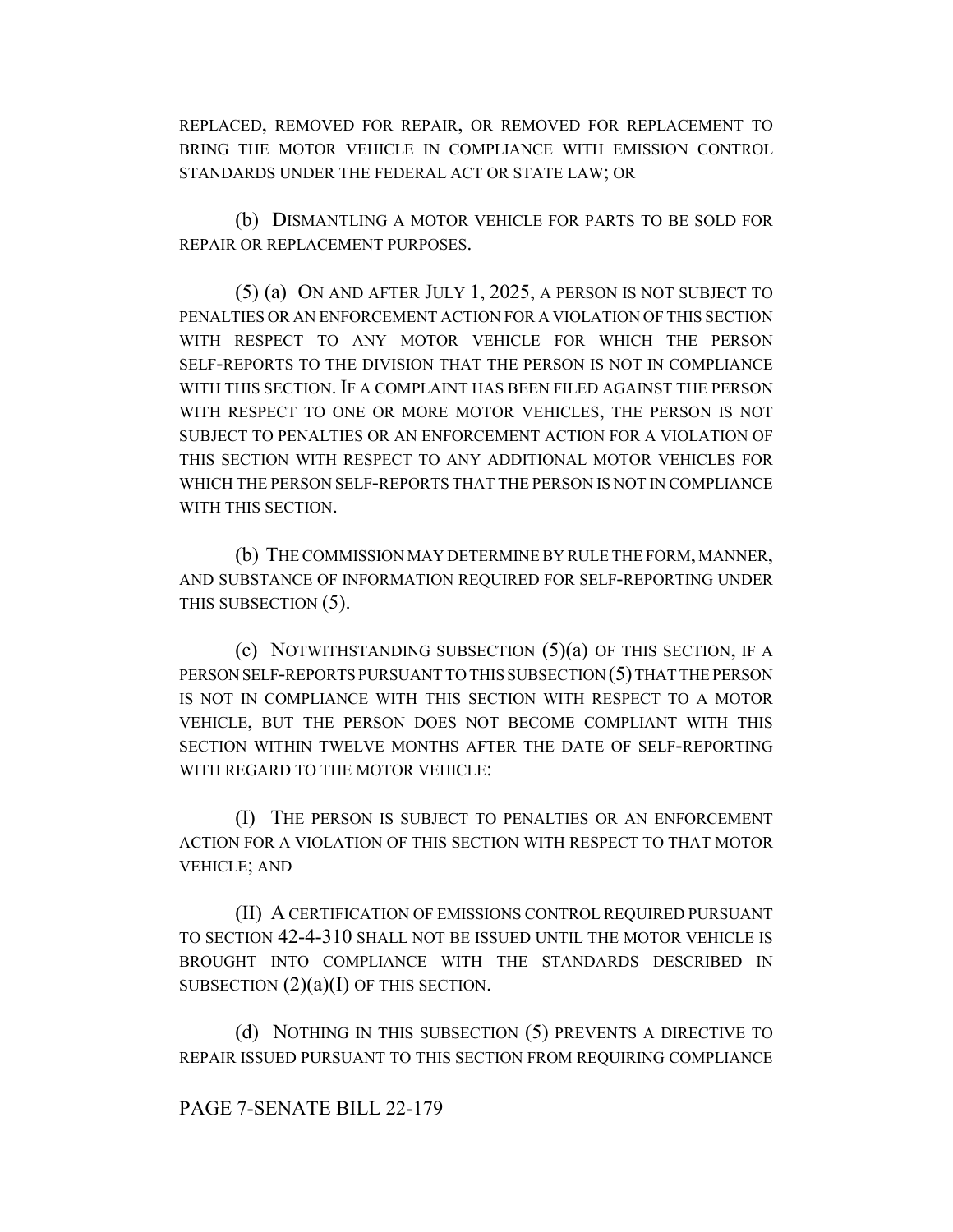WITH THE STANDARDS DESCRIBED IN SUBSECTION  $(2)(a)(I)$  OF THIS SECTION.

(6) THE COMMISSION MAY ADOPT RULES AS NECESSARY TO IMPLEMENT THIS SECTION.

(7) (a) ON OR BEFORE JANUARY 1, 2025, AND ON OR BEFORE JANUARY 1 OF EACH YEAR THEREAFTER, THE DEPARTMENT OF PUBLIC HEALTH AND ENVIRONMENT MAY:

(I) PREPARE AN ANNUAL REPORT SUMMARIZING THE COMPLAINTS FILED PURSUANT TO THIS SECTION AND ANY ENFORCEMENT ACTIONS TAKEN AND PENALTY AMOUNTS ASSESSED PURSUANT TO SECTION  $25$ -7-122 (1)(j); AND

(II) SUBMIT THE REPORT TO THE HOUSE OF REPRESENTATIVES ENERGY AND ENVIRONMENT COMMITTEE AND THE SENATE TRANSPORTATION AND ENERGY COMMITTEE, OR THEIR SUCCESSOR COMMITTEES.

(b) NOTWITHSTANDING SECTION  $24$ -1-136 (11)(a)(I), THE REPORTING AUTHORIZATION SET FORTH IN SUBSECTION  $(7)(a)$  of this section CONTINUES INDEFINITELY.

(8) AS USED IN THIS SECTION, UNLESS THE CONTEXT OTHERWISE REQUIRES:

(a) (I) "EMISSION CONTROL SYSTEM" MEANS A DEVICE OR ELEMENT OF DESIGN THAT:

(A) THE ORIGINAL MANUFACTURER INSTALLS ON OR IN A MOTOR VEHICLE OR A MOTOR VEHICLE ENGINE; AND

(B) IS CERTIFIED TO COMPLY WITH EMISSION CONTROL STANDARDS UNDER THE FEDERAL ACT OR STATE LAW.

(II) "EMISSION CONTROL SYSTEM" INCLUDES A CATALYTIC CONVERTER AND ALL COMPONENTS REQUIRED TO OPERATE SELECTIVE CATALYTIC REDUCTION AS PART OF A DIESEL EMISSIONS CONTROL SYSTEM.

(b) "MANUFACTURER" MEANS ANY PERSON THAT MANUFACTURES OR ASSEMBLES NEW AND UNUSED MOTOR VEHICLES OF A TYPE REQUIRED TO BE

# PAGE 8-SENATE BILL 22-179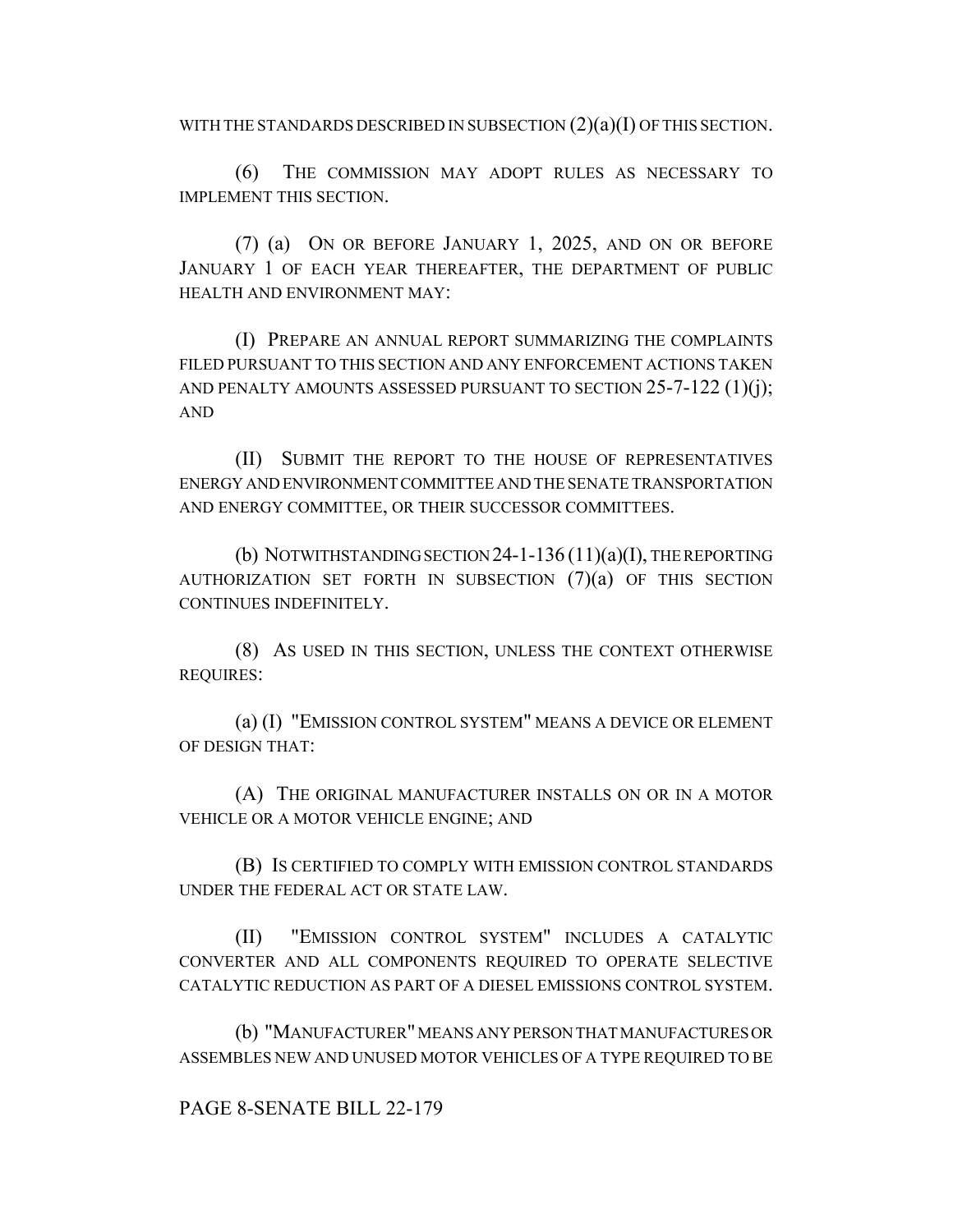REGISTERED PURSUANT TO SECTION 42-3-103.

(c) "MOTORCYCLE" MEANS AN AUTOCYCLE OR A MOTOR VEHICLE THAT USES HANDLEBARS OR ANY OTHER DEVICE CONNECTED TO THE FRONT WHEEL TO STEER AND THAT IS DESIGNED TO TRAVEL ON NOT MORE THAN THREE WHEELS IN CONTACT WITH THE GROUND; EXCEPT THAT THE TERM DOES NOT INCLUDE A FARM TRACTOR, LOW-SPEED ELECTRIC VEHICLE, OR LOW-POWER SCOOTER.

(d) "MOTOR VEHICLE" HAS THE MEANING SET FORTH IN SECTION 42-1-102 (58); EXCEPT THAT THE TERM DOES NOT INCLUDE A MOTORCYCLE.

(e) "TAMPER" MEANS TO DEACTIVATE, DISMANTLE, DEFEAT, BYPASS, ALTER, MODIFY, REMOVE, OR OTHERWISE RENDER INOPERABLE, IN WHOLE OR IN PART, MECHANICAL OR ELECTRICAL PARTS OR COMPONENTS OF AN EMISSION CONTROL SYSTEM.

**SECTION 6.** In Colorado Revised Statutes, 42-1-102, **amend** (58) as follows:

**42-1-102. Definitions.** As used in articles 1 to 4 of this title 42, unless the context otherwise requires:

(58) "Motor vehicle":

(a) Means any self-propelled vehicle that is designed primarily for travel on the public highways and that is generally and commonly used to transport persons and property over the public highways or a low-speed electric vehicle; except that the term does not include electrical assisted bicycles, electric scooters, low-power scooters EXCEPT AS PROVIDED IN SUBSECTION (58)(b) OF THIS SECTION, wheelchairs, or vehicles moved solely by human power; For

(b) INCLUDES A LOW-POWER SCOOTER FOR THE PURPOSES OF SECTIONS 42-2-127, 42-2-127.7, 42-2-128, 42-2-138, 42-2-206, 42-4-1301, AND 42-4-1301.1; AND

(c) DOES NOT INCLUDE A FARM TRACTOR OR AN OFF-HIGHWAY VEHICLE, EXCEPT FOR the purposes of the offenses described in sections 42-2-128, 42-4-1301, 42-4-1301.1, and 42-4-1401, for farm tractors and

PAGE 9-SENATE BILL 22-179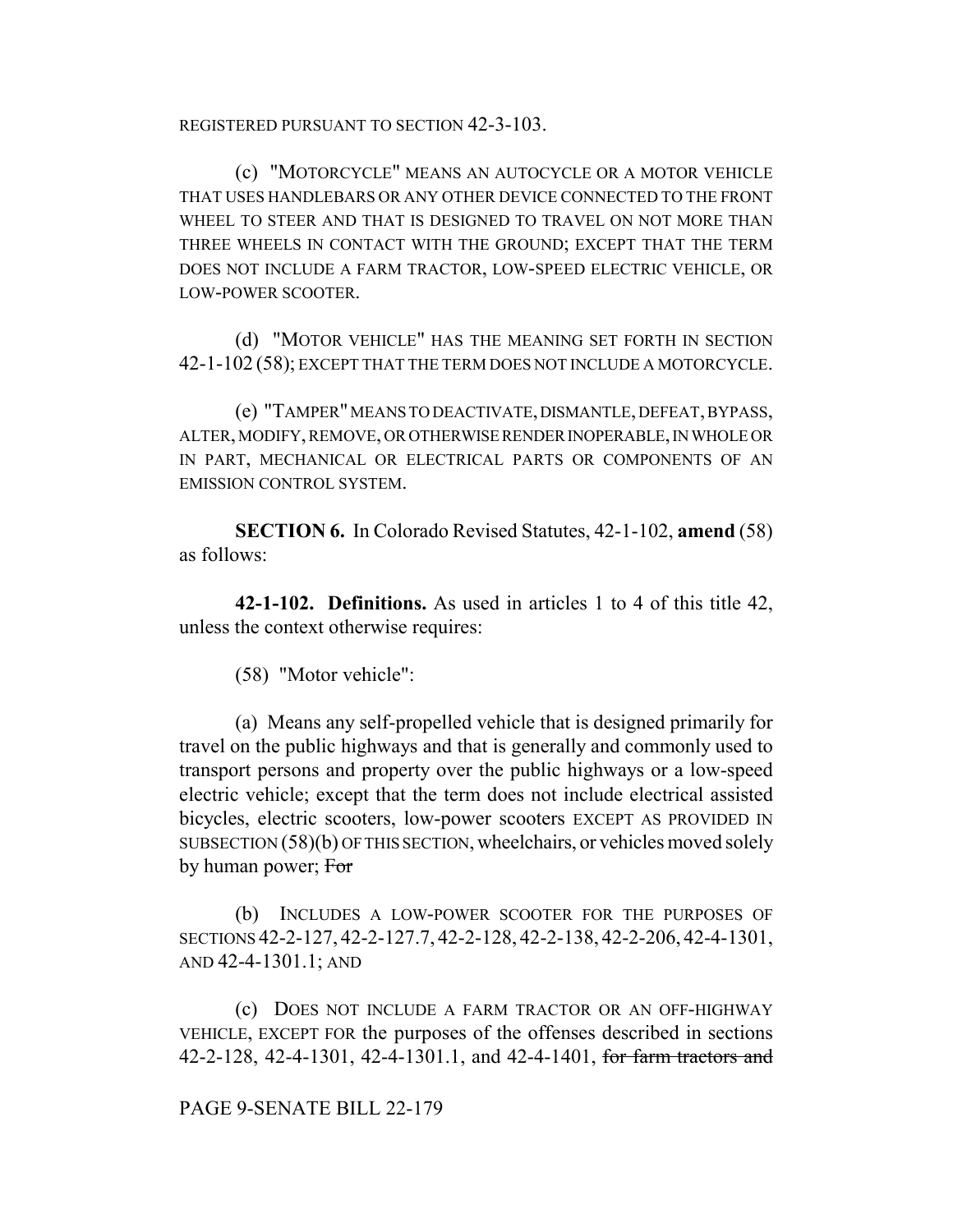off-highway vehicles, as defined in section 33-14.5-101 (3), WHEN operated on streets and highways. "motor vehicle" includes a farm tractor or an off-highway vehicle that is not otherwise classified as a motor vehicle. For the purposes of sections 42-2-127, 42-2-127.7, 42-2-128, 42-2-138, 42-2-206, 42-4-1301, and 42-4-1301.1, "motor vehicle" includes a low-power scooter.

**SECTION 7.** In Colorado Revised Statutes, 42-4-309, **amend**  $(6)(b)$  as follows:

**42-4-309. Vehicle fleet owners - motor vehicle dealers - authority to conduct inspections - fleet inspection stations - motor vehicle dealer test facilities - contracts with licensed inspection-only entities.** (6) (b) If a vehicle inspected with a voucher as authorized in this paragraph (b) SUBSECTION (6)(b) fails a test at an enhanced inspection center and is returned TO THE DEALER within three FIVE business days after its purchase, the dealer, at its option, shall repair the motor vehicle to pass the emissions test, pay the consumer to obtain such FROM A THIRD PARTY ANY repairs NEEDED to pass the emissions test, from a third party, or repurchase the vehicle at the vehicle's purchase price. After such payment, repair, or repurchase, a dealer shall have no further liability IS NO LONGER LIABLE to the consumer for compliance with the requirements of the enhanced emissions program.

**SECTION 8.** In Colorado Revised Statutes, 44-20-121, **add** (3)(s) as follows:

**44-20-121. Licenses - grounds for denial, suspension, or revocation.** (3) A motor vehicle dealer's, wholesale motor vehicle auction dealer's, wholesaler's, buyer agent's, or used motor vehicle dealer's license may be denied, suspended, or revoked on the following grounds:

(s) SELLING TO A RETAIL CUSTOMER A MOTOR VEHICLE THAT IS NOT EQUIPPED WITH A PROPERLY FUNCTIONING EMISSION CONTROL SYSTEM, AS DETERMINED BASED ON AN ENFORCEMENT ACTION TAKEN PURSUANT TO SECTIONS  $25-7-122$  (1)(j) AND 25-7-144, UNLESS THE OWNERSHIP DOCUMENT ASSOCIATED WITH THE MOTOR VEHICLE IS A SALVAGE CERTIFICATE OF TITLE, A NONREPAIRABLE TITLE, OR, IF ISSUED BY ANOTHER STATE, A SIMILAR DOCUMENT.

### PAGE 10-SENATE BILL 22-179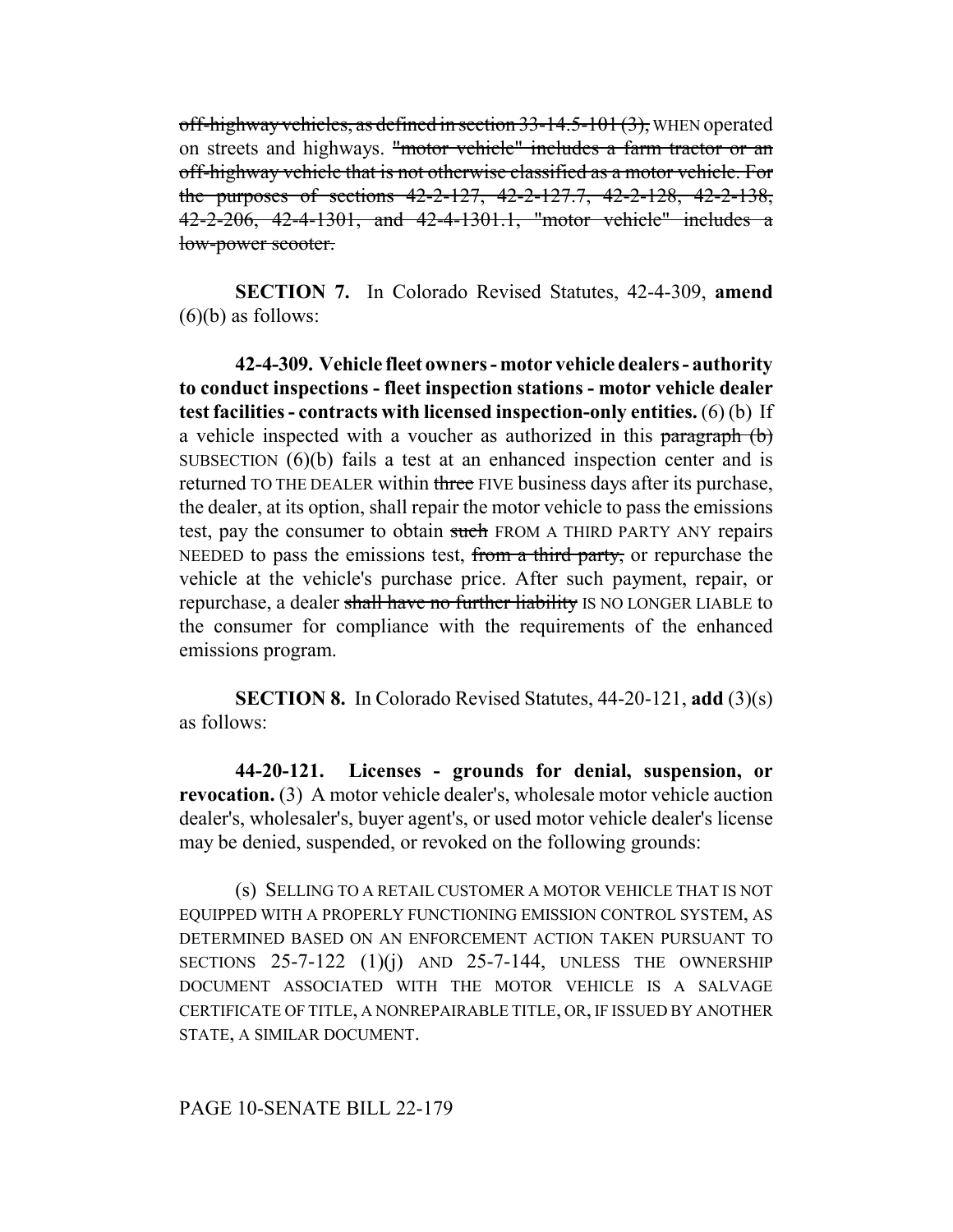**SECTION 9. Act subject to petition - effective date applicability.** (1) Except as otherwise provided in subsections (2) and (3) of this section, this act takes effect at 12:01 a.m. on the day following the expiration of the ninety-day period after final adjournment of the general assembly; except that, if a referendum petition is filed pursuant to section 1 (3) of article V of the state constitution against this act or an item, section, or part of this act within such period, then the act, item, section, or part will not take effect unless approved by the people at the general election to be held in November 2022 and, in such case, will take effect on the date of the official declaration of the vote thereon by the governor.

(2) Sections 2 and 3 of this act take effect only if House Bill 22-1217 becomes law, in which case sections 2 and 3 take effect in accordance with subsection (1) of this section.

(3) Section 4 of this act takes effect only if House Bill 22-1217 does not become law, in which case section 4 takes effect in accordance with subsection (1) of this section.